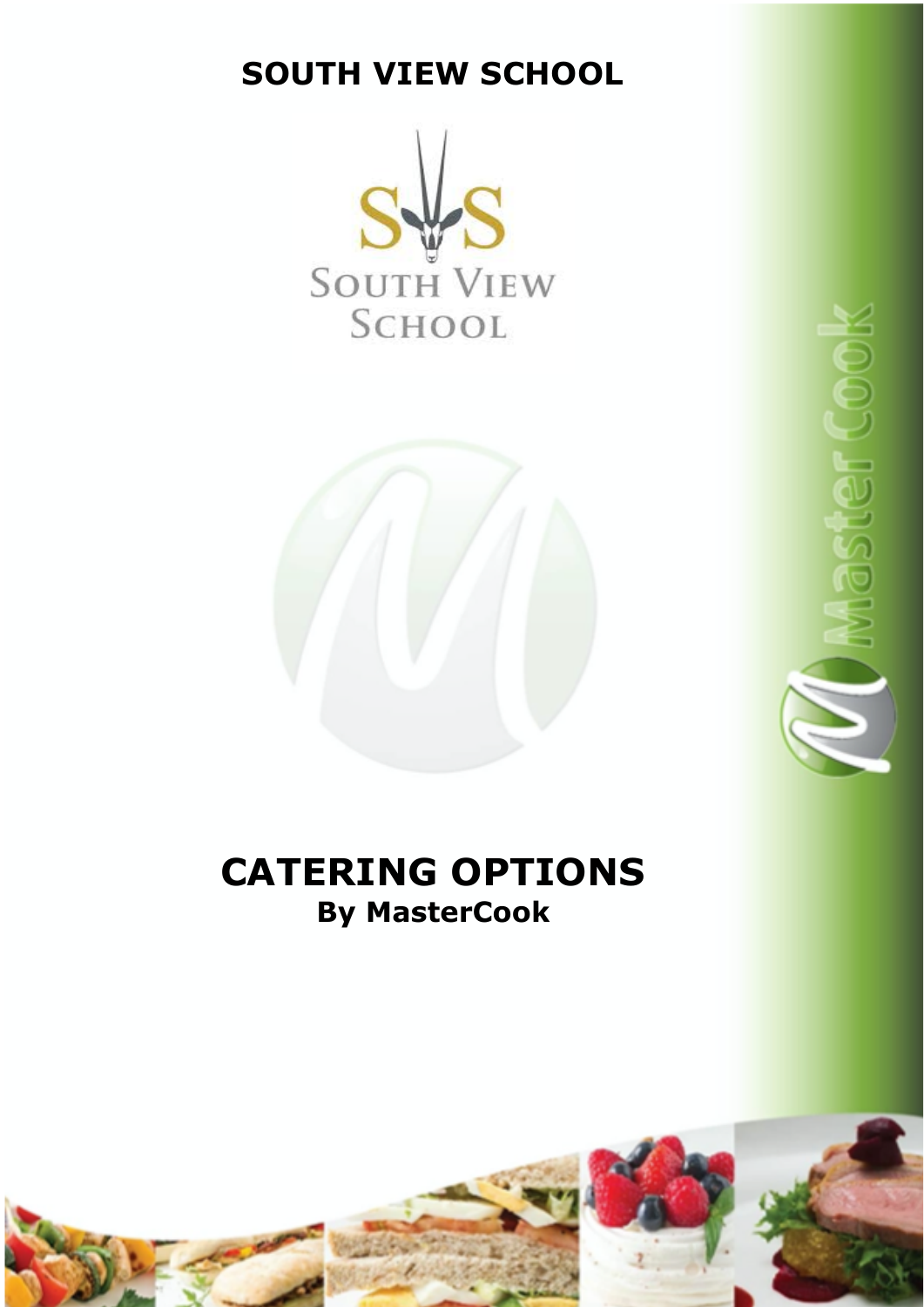## **SOUTH VIEW SCHOOL WEEK 1 MENU**

| <b>SUNDAY</b>                                                             | <b>MONDAY</b>                                                                       | <b>TUESDAY</b>                                                         | <b>WEDNESDAY</b>                                                                | <b>THURSDAY</b>                                                                    |
|---------------------------------------------------------------------------|-------------------------------------------------------------------------------------|------------------------------------------------------------------------|---------------------------------------------------------------------------------|------------------------------------------------------------------------------------|
| <b>Snack</b><br><b>Cheese Stars</b>                                       | <b>Snack</b><br>Tuna &<br>Sweetcorn<br>Finger<br>Sandwich                           | <b>Snack</b><br>Guacamole<br>with Veg<br><b>Sticks</b>                 | <b>Snack</b><br>Omelette<br><b>Cheese Roll</b>                                  | <b>Snack</b><br>Honey<br>Flapjack with<br>Organic Milk                             |
| <b>Cold Lunch</b>                                                         | <b>Cold Lunch</b>                                                                   | <b>Cold Lunch</b>                                                      | <b>Cold Lunch</b>                                                               | <b>Cold Lunch</b>                                                                  |
| <b>Non-Veg</b><br>Smoked<br>Salmon &<br>Cucumber<br>Sandwich              | <b>Non-Veg</b><br>Chicken<br>Caesar Salad                                           | <b>Non-Veg</b><br>Egg Mayo &<br>Sandwich                               | <b>Non-Veg</b><br>Chicken<br><b>Russian Salad</b>                               | <b>Non-Veg</b><br>Turkey Salad<br>Wrap                                             |
| Vegetarian<br>Cucumber &<br>Apple<br>Sandwich                             | Vegetarian<br>Crispy Tofu<br><b>Caesar Salad</b>                                    | Vegetarian<br>Cheese &<br>Tomato<br>Sandwich                           | Vegetarian<br><b>Russian Salad</b>                                              | <b>Vegetarian</b><br><b>Cheese Salad</b><br>Wrap                                   |
| <b>Hot Lunch</b>                                                          | <b>Hot Lunch</b>                                                                    | <b>Hot Lunch</b>                                                       | <b>Hot Lunch</b>                                                                | <b>Hot Lunch</b>                                                                   |
| <b>Non-Veg</b><br>Roast Beef<br>Roast Potato,<br>Carrots, Peas<br>& Gravy | <b>Non-Veg</b><br>Cheesy<br>Turkey Pasta<br>Bake with<br>Garlic Bread<br>& Broccoli | <b>Non-Veg</b><br><b>Butter</b><br>Chicken with<br><b>Basmati Rice</b> | <b>Non-Veg</b><br>Savoury Fish<br>Turnover with<br>Mashed<br>Potatoes &<br>Peas | <b>Non-Veg</b><br>Chicken<br>Burgers with<br>Garnishes &<br><b>Baked</b><br>Wedges |
| Vegetarian<br>Aubergine<br>Steak with<br>Tomatoes,<br>Carrots &<br>Peas   | Vegetarian<br>Cheese &<br>Onion<br>Turnover<br>with Broccoli<br>& Carrots           | Vegetarian<br>Vegetarian<br>Korma with<br><b>Basmati Rice</b>          | Vegetarian<br>Eggplant<br>Zucchini with<br>Garlic Bread<br>& Peas               | <b>Vegetarian</b><br>Veg Burgers<br>with<br>Garnishes &<br><b>Baked</b><br>Wedges  |
| <b>Dessert</b><br><b>Apple Tart</b><br>with Vanilla<br>Sauce              | <b>Dessert</b><br>Pumpkin<br><b>Bread</b>                                           | <b>Dessert</b><br>Fresh Fruit<br>Salad                                 | <b>Dessert</b><br><b>Sticky Toffee</b><br>& Date<br>Pudding                     | <b>Dessert</b><br>Honey<br>Square                                                  |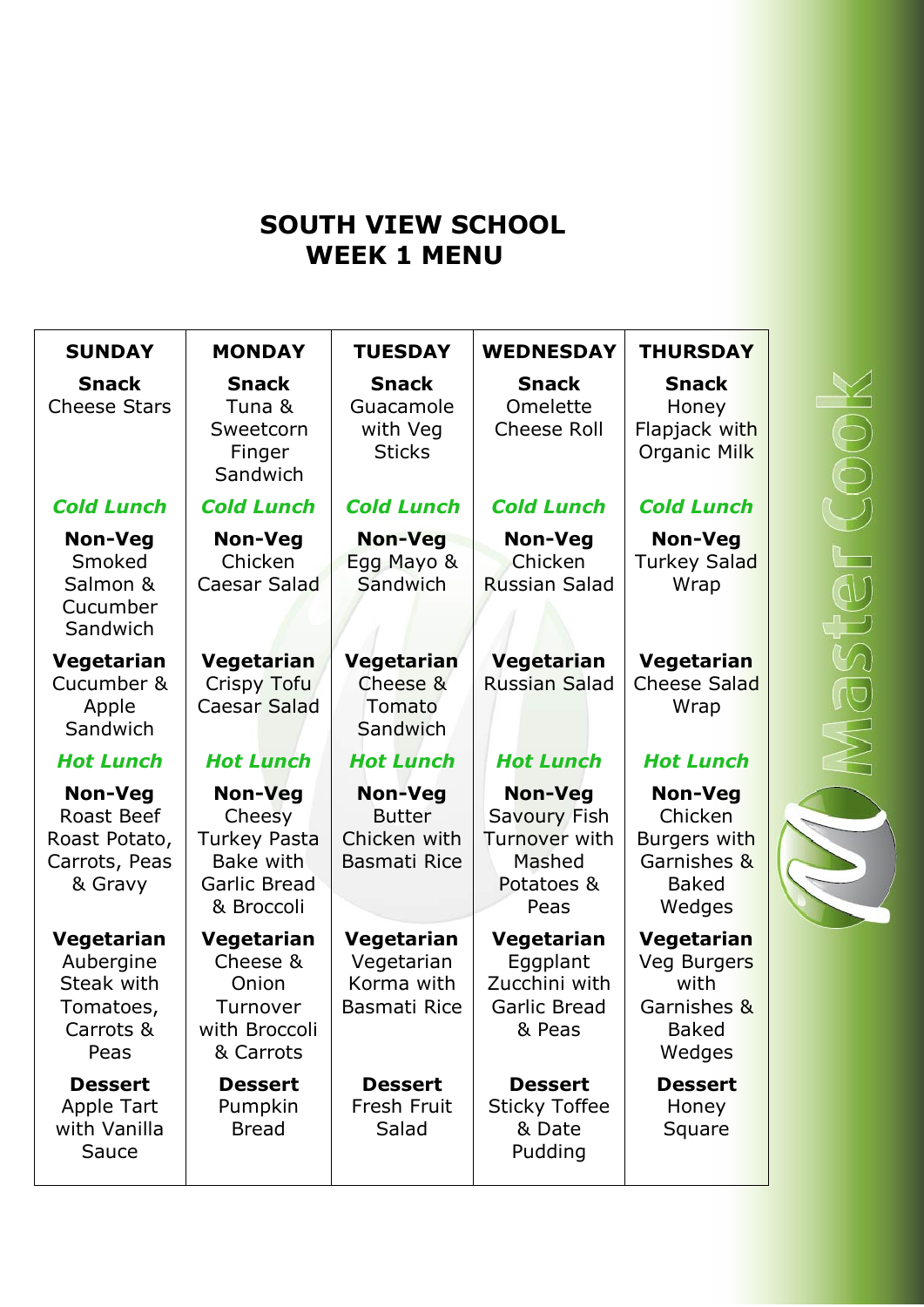# **SOUTH VIEW SCHOOL WEEK 2 MENU**

| <b>SUNDAY</b>                                                                                   | <b>MONDAY</b>                                                                | <b>TUESDAY</b>                                                               | <b>WEDNESDAY</b>                                                | <b>THURSDAY</b>                                                    |
|-------------------------------------------------------------------------------------------------|------------------------------------------------------------------------------|------------------------------------------------------------------------------|-----------------------------------------------------------------|--------------------------------------------------------------------|
| <b>Snack</b><br><b>Baked Tortilla</b><br><b>Bites with</b><br>Guacamole                         | <b>Snack</b><br><b>Mixed Fruit</b><br>Yoghurt                                | <b>Snack</b><br><b>Hummus</b><br>with Veg<br><b>Sticks</b>                   | <b>Snack</b><br>Cheese Finger<br>Sandwich                       | <b>Snack</b><br>Blueberry &<br>Oats Muffin                         |
| <b>Cold Lunch</b>                                                                               | <b>Cold Lunch</b>                                                            | <b>Cold Lunch</b>                                                            | <b>Cold Lunch</b>                                               | <b>Cold Lunch</b>                                                  |
| <b>Non-Veg</b><br>Teriyaki Beef<br>Sandwich                                                     | <b>Non-Veg</b><br>Chicken,<br>Tomato &<br>Mozzarella<br>Penne Pasta<br>Salad | <b>Non-Veg</b><br>Chicken<br><b>Caesar Wrap</b>                              | <b>Non-Veg</b><br>Tuna Niçoise<br>Salad                         | <b>Non-Veg</b><br>Chicken<br>Tikka Wrap                            |
| Vegetarian<br>Teriyaki Tofu<br>Sandwich                                                         | Vegetarian<br>Tomato &<br>Mozzarella<br>Penne Pasta<br>Salad                 | Vegetarian<br><b>Veg Caesar</b><br>Wrap                                      | Vegetarian<br>Avocado<br>Niçoise Salad                          | <b>Vegetarian</b><br>Mozzarella &<br>Tomato Wrap                   |
| <b>Hot Lunch</b>                                                                                | <b>Hot Lunch</b>                                                             | <b>Hot Lunch</b>                                                             | <b>Hot Lunch</b>                                                | <b>Hot Lunch</b>                                                   |
| <b>Non-Veg</b><br>Roast Turkey,<br>Stuffing,<br>Roast Potato,<br>Sprouts,<br>Carrots &<br>Gravy | Non-Veg<br>Chicken<br>Tikka Masala<br>with Basmati<br><b>Rice</b>            | <b>Non-Veg</b><br>Beef Lasagne<br>with Garlic<br>Bread &<br><b>Broccoli</b>  | <b>Non-Veg</b><br><b>Tuna Patties</b><br>with Carrots &<br>Peas | <b>Non-Veg</b><br><b>BBQ Chicken</b><br>Pizza with<br>Potato Salad |
| Vegetarian<br>Courgette &<br>Potato Cake<br>with Mashed<br>Potato,<br>Carrots &<br>Gravy        | Vegetarian<br>Vegetarian<br>Jalfrezi with<br>Basmati Rice                    | Vegetarian<br>Vegetable<br>asagne with.<br><b>Garlic Bread</b><br>& Broccoli | Vegetarian<br>Vegetable<br>Paella                               | <b>Vegetarian</b><br>Pizza<br>Margherita<br>with Potato<br>Salad   |
| <b>Dessert</b><br>Lemon<br>Pudding with                                                         | <b>Dessert</b><br><b>Honey Ginger</b><br>Sponge                              | <b>Dessert</b><br>Fresh Fruit<br>Salad                                       | <b>Dessert</b><br><b>Baked Honey</b><br>Sponge                  | <b>Dessert</b><br>Strawberry &<br>Apple                            |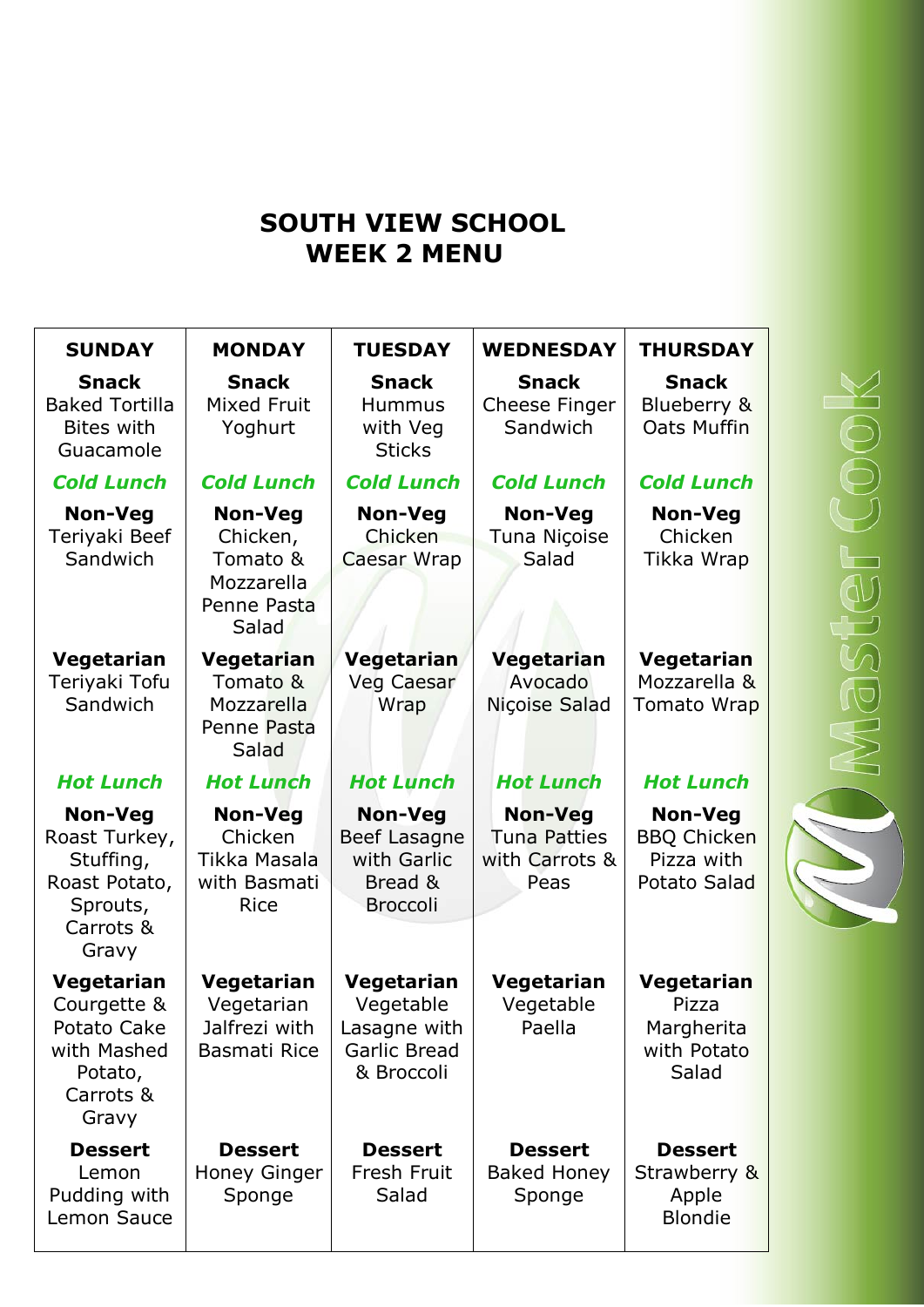## **SOUTH VIEW SCHOOL WEEK 3 MENU**

| <b>SUNDAY</b>                                                                                   | <b>MONDAY</b>                                                      | <b>TUESDAY</b>                                                              | <b>WEDNESDAY</b>                                                        | <b>THURSDAY</b>                                                              |  |
|-------------------------------------------------------------------------------------------------|--------------------------------------------------------------------|-----------------------------------------------------------------------------|-------------------------------------------------------------------------|------------------------------------------------------------------------------|--|
| <b>Snack</b><br>Celery &<br>Carrots with<br><b>Cheese Dip</b>                                   | <b>Snack</b><br>Poached<br>Peach<br>Yoghurt Pot                    | <b>Snack</b><br>Tomato &<br><b>Basil Crostini</b>                           | <b>Snack</b><br><b>Bread Sticks</b><br>with Cheese<br>Dip               | <b>Snack</b><br><b>Banana</b><br>Bread with<br>Organic Milk                  |  |
| <b>Cold Lunch</b>                                                                               | <b>Cold Lunch</b>                                                  | <b>Cold Lunch</b>                                                           | <b>Cold Lunch</b>                                                       | <b>Cold Lunch</b>                                                            |  |
| <b>Non-Veg</b><br>Chicken<br>Shawarma                                                           | Non-Veg<br>Chicken Cobb<br>Salad                                   | <b>Non-Veg</b><br>Shredded<br>Turkey &<br><b>Cheese Wrap</b>                | Non-Veg<br><b>Roast Chicken</b><br>Noodle Salad                         | <b>Non-Veg</b><br><b>Beef Tacos</b>                                          |  |
| Vegetarian<br>Falafel<br>Shawarma                                                               | <b>Vegetarian</b><br>Veggie Cobb<br>Salad                          | <b>Vegetarian</b><br>Grated Beet,<br>Carrot &<br>Cheese Wrap                | Vegetarian<br>Noodle &<br>Vegetable<br>Salad                            | <b>Vegetarian</b><br>Veg Tacos                                               |  |
| <b>Hot Lunch</b>                                                                                | <b>Hot Lunch</b>                                                   | <b>Hot Lunch</b>                                                            | <b>Hot Lunch</b>                                                        | <b>Hot Lunch</b>                                                             |  |
| <b>Non-Veg</b><br>Roast Chicken<br>Stuffing,<br>Roast Potato,<br>Sprouts,<br>Carrots &<br>Gravy | <b>Non-Veg</b><br>Shepherd's<br>Pie with<br>Broccoli &<br>Gravy    | <b>Non-Veg</b><br>Penne<br><b>Bolognaise</b><br>with Garlic<br><b>Bread</b> | <b>Non-Veg</b><br>Sweet & Sour<br>Fish with<br><b>Basmati Rice</b>      | <b>Non-Veg</b><br><b>Beef Burgers</b><br>with<br>Garnishes &<br>Potato Salad |  |
| Vegetarian<br>Spinach &<br>Potato Curry<br>with Basmati<br><b>Rice</b>                          | Vegetarian<br>Vegetable<br>Cottage Pie<br>with Broccoli<br>& Gravy | Vegetarian<br>Tomato<br>Penne with<br><b>Garlic Bread</b>                   | Vegetarian<br>Sweet & Sour<br>Vegetables<br>with Basmati<br><b>Rice</b> | <b>Vegetarian</b><br>Veg Burgers<br>with<br>Garnishes &<br>Potato Salad      |  |
| <b>Dessert</b><br>Key Lime Pie                                                                  | <b>Dessert</b><br>Date &<br>Honey<br>Fingers                       | <b>Dessert</b><br><b>Fresh Fruit</b><br>Salad                               | <b>Dessert</b><br>Orange<br>Delight Muffin                              | <b>Dessert</b><br>Jaffa Cake<br>Pudding                                      |  |